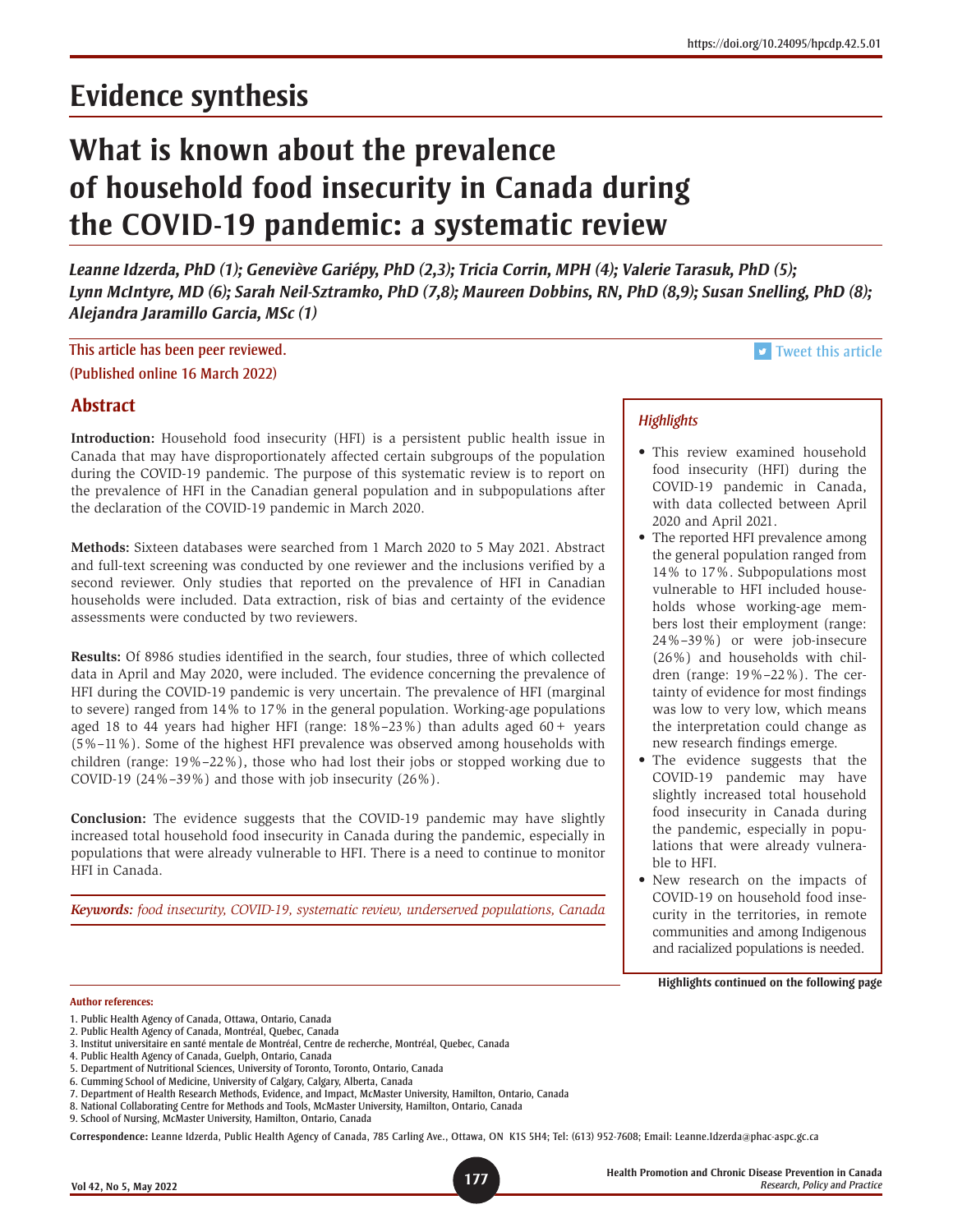## *Highlights (continued)*

• Policies and interventions are needed to reduce HFI in Canada within the context of the pandemic, the pandemic recovery period and beyond.

# **Introduction**

Household food insecurity (HFI) is a persistent public health issue in Canada and can be understood as a harmful lack in the basic human right to food.<sup>1,2</sup> It is a marker of both deprivation and impoverishment and is a potent social determinant of health.3 Prior to the COVID-19 pandemic, 1 in 8 households (12.7%) in Canada were food-insecure, $1$  representing 4.4 million Canadians, including 1.2 million children.<sup>1</sup>

The measurement and monitoring of household food insecurity in Canada adopts a narrow focus, defining food insecurity as the inadequate or insecure access to food due to financial constraints. In Canada nationally, and in this paper, household food insecurity is operationalized using responses to the Household Food Security Survey Module.<sup>4</sup> Research has consistently demonstrated that those living in food-insecure households have poorer mental, physical and oral health, report greater stress and are more likely to suffer from chronic conditions such as diabetes, hypertension and mood and anxiety disorders.5-9 HFI is also associated with more frequent hospitalizations and early death.<sup>10</sup> Health care costs among severely food-insecure adults are more than double that of food-secure adults, even after adjusting for well-established social determinants of health, such as education and income levels.<sup>11</sup>

Monitoring of HFI in Canada for almost two decades has shown that some segments of society are more affected than others. For example, one-third (33.1%) of female-led, lone-parent households are foodinsecure.1 HFI also differs markedly by Indigenous status and cultural group. Some of the highest rates of food insecurity have been found among households in which the respondent identified as Indigenous  $(28.2\%)$  or Black  $(28.9\%)$ .<sup>1</sup> While being unemployed can contribute to HFI, data collected prior to the COVID-19 pandemic show that most food-insecure households

had members who were in the workforce.<sup>1,12</sup> In 2017–2018, two out of three (65.0%) food-insecure households reported their main source of income as wages or salaries from employment rather than social assistance, employment insurance or seniors' pensions.<sup>1</sup> Another study found that most food-insecure working households had members that worked in lowwage, temporary or part-time jobs.<sup>12</sup> The COVID-19 pandemic has had a disproportionate impact on some of these same subpopulations in terms of both COVID-19 cases and hospitalizations, as well as indirect effects such as unemployment.<sup>13</sup>

To inform HFI policy and action in Canada, we undertook a systematic review of the prevalence of HFI in Canada during the COVID-19 pandemic. The purpose of this review was to report on the prevalence of HFI in the general population, and to identify subpopulations that may be more affected by HFI. This is important, as there is speculation that the COVID-19 pandemic has negatively affected household food insecurity among vulnerable subgroups.<sup>13</sup>

# **Methods**

### *Review scope and team*

This systematic review built upon the studies identified by a rapid review of the evidence on the prevalence of HFI in North America during the COVID-19 pandemic conducted by the National Collaborating Centre for Methods and Tools (NCCMT).<sup>14</sup> The methods used in that rapid review differed from a traditional systematic review in terms of the screening process. In this case, only one reviewer screened the titles and abstracts, as opposed to the usual two people independently screening the abstracts and full text for inclusion. All inclusions were later verified by an independent second reviewer. The list of included studies was also confirmed with two subject matter experts to ensure that no studies were missing.

Using the studies with Canadian data identified by the NCCMT rapid review, our multidisciplinary team, with expertise in knowledge synthesis, epidemiology, chronic and infectious diseases and public health, undertook independent data extraction, risk of bias assessment and quality of evidence evaluation. The review methods were established prior to the conduct of the review and carried out with no significant deviations. The outcome domain to be assessed was HFI.

## *Search strategy, inclusion criteria and selection process*

As part of the original NCCMT rapid review, 16 databases were searched from 1 March 2020 up to and including 5 May 2021, using key terms related to food insecurity. A full copy of the search strategy is available online.15 Searches were limited to English- and French-language studies, and there were no restrictions based on publication status: peer-reviewed, preprint and non–peer reviewed sources were included. All identified references were exported into DistillerSR systematic review software (Evidence Partners, Inc., Ottawa, ON, Canada) and duplicates were removed. A single reviewer screened all titles and abstracts for potential eligibility. Another reviewer screened full-text articles of all potentially eligible studies for final inclusion. These inclusions were verified by a second reviewer at the data extraction stage. Conflicts were resolved by a third reviewer. More detailed information about the rapid review can be found elsewhere.<sup>14</sup>

In the current systematic review, we included studies from the NCCMT rapid review that reported on the prevalence of HFI in Canadian households. Studies that included households outside of Canada were only included if they reported on Canadian HFI separately. We included data collected after the declaration of the COVID-19 pandemic (11 March 2020). Studies that reported a comparison to prepandemic values were included if they provided data on HFI prevalence during the pandemic.

## *Data extraction*

A form was developed to extract data on key study characteristics (e.g. study design, date of study, tool used to measure HFI), participant characteristics (e.g. demographic and socioeconomic variables) and HFI prevalence outcomes (data extraction form available upon request). The form was pre-tested by all three reviewers to ensure clarity and consistency and that all the necessary information to address the research topic was extracted. For each HFI outcome, the prevalence, numerator and denominator were extracted along with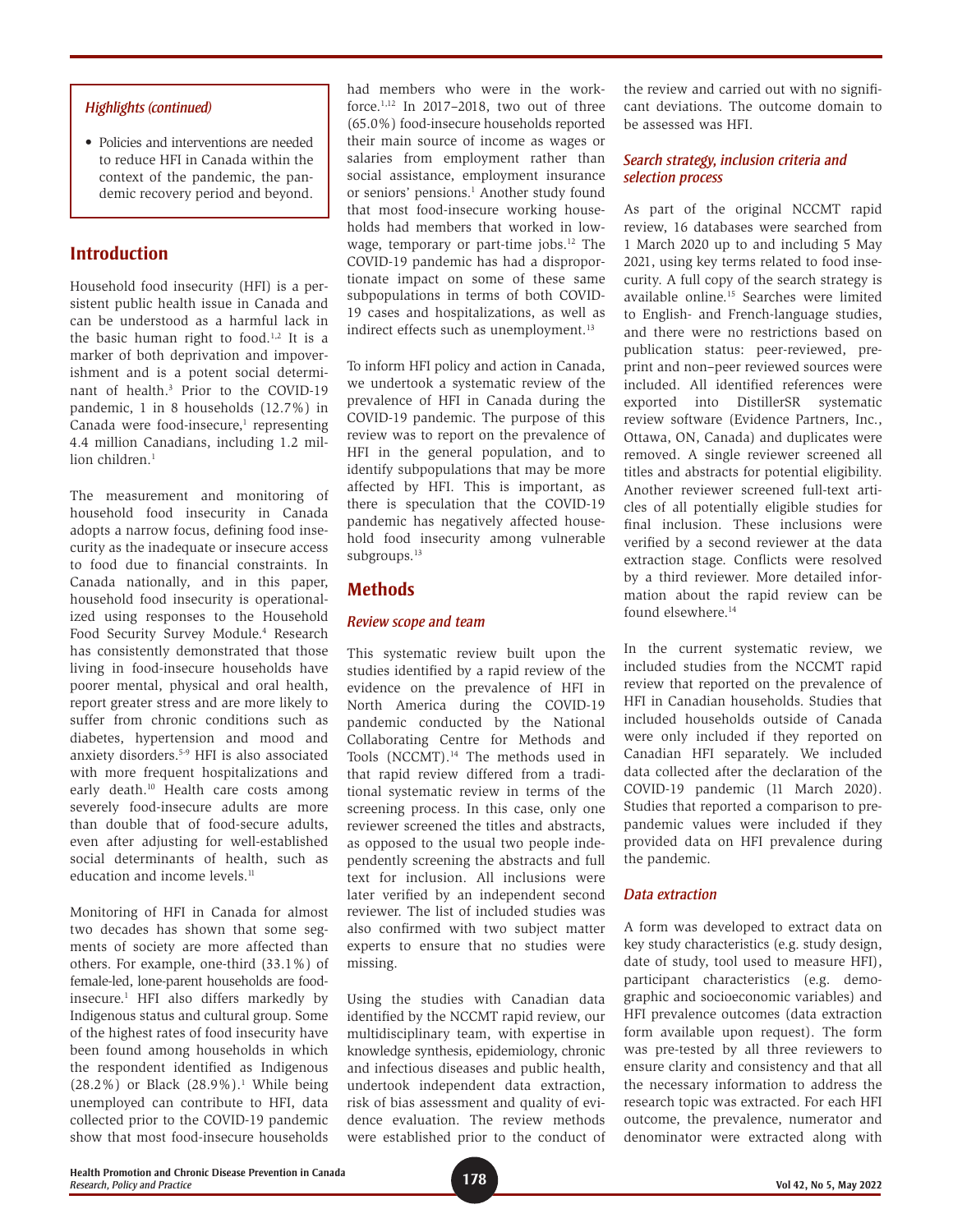the confidence interval, range and/or standard deviation.

Prevalence estimates were extracted for the general population as well as for subgroups of interest, which were identified in consultation with subject matter experts as well as policy makers at the Public Health Agency of Canada. These subgroups were: low-income households, singleparent households, Indigenous households, households with children, home ownership status (owner, renter), main source of income of household head, employment status of household head, sex or gender of the household head, race or racial identity of household head, and sexual orientation of the household head. Subpopulation analysis was not limited to these populations, and other affected groups were included in the analysis as necessary. One reviewer extracted the study characteristics and outcomes, and a second reviewer verified the extracted information. Any discrepancies found by the verifier were discussed and resolved by consensus. In the event of missing or unclear data, the original authors of the studies were contacted.

## *Risk of bias and certainty of evidence appraisal*

We first assessed the risk of bias of individual studies using a validated critical appraisal tool for prevalence studies designed by the Joanna Briggs Institute (JBI).16 The checklist includes nine questions focussed on assessing selection and information bias. We then assessed the certainty of evidence of each HFI outcome (total HFI, to include marginal, moderate and severe HFI vs. moderate and severe HFI) by applying the Grading of Recommendations Assessment, Development and Evaluation (GRADE) methodology.17

Two modifications were made to the JBI critical appraisal tool when applying risk of bias within the GRADE assessment. Question 3, pertaining to sample size, was removed, as this question was assessed during the GRADE assessment and we did not want to double penalize any study. Question 4, pertaining to the detailed description of subjects and setting, was considered not applicable, as this item relates to an issue of reporting rather than the study's risk of bias. Therefore, seven questions in total were included in the risk of bias assessment as it was utilized in the GRADE assessment. Two reviewers independently assessed risk of bias for each study. Reviewers resolved conflicts through consensus or consultation with a third reviewer. In the event of missing or unclear data, the original authors of the included studies were contacted.

In the absence of a formal framework for prevalence in GRADE, we used the GRADE framework for assessment of incidence estimates in the context of prognostic studies.17 We then made specific adaptions, similar to what others have done18 (details available upon request). One reviewer assessed the quality of the body of evidence for each outcome and another verified the assessment, with disagreements resolved through discussion or consultation with a third reviewer. Details of the GRADE decision framework are outlined in Table 1. Following guidelines, $17$  we initially assigned the certainty of evidence from studies of all designs as "high" for all outcomes, with final level of certainty rating scored as high (0 point loss), moderate  $(-0.5 \text{ to } -1.5 \text{ points})$ , low (−2 to −3 points) or very low (−3.5 points or more).

## *Synthesis methods*

We conducted a narrative synthesis of the evidence for the research question according to overall findings that emerged from the literature. Individual studies were compared based on the characteristics of the populations, the outcome measures and the reference time period. Metaanalyses were planned if more than two studies were available that adequately reported similar data suitable for pooling.

# **Results**

## *Study selection*

Figure 1 presents the study selection process using the PRISMA flow diagram.19 Reasons for exclusion were not reported due to the rapid time frame of the NCCMT rapid review. A total of 8986 studies were identified in the search (8973 from databases and registers and 13 from other sources), of which 144 were deemed potentially relevant. Six publications, representing four unique datasets, were deemed eligible for inclusion in this review.<sup>13,20-24</sup> Three studies<sup>13,20,21</sup> reported findings from the same dataset collected in May 2020 as part of the Canadian Perspectives Survey Series (CPSS-2) from Statistics Canada. All three CPSS-2 studies

reported prevalence values within 1% of each other, with small differences due to criteria for inclusion of data in the final analysis. Among these studies,13,20,21 we excluded two studies and included only the study by Men and Tarasuk<sup>13</sup> in our review, as this study reported on HFI in the most detail for the subpopulations of interest and was the only peer-reviewed study utilizing the data. Four studies were therefore ultimately included in the current review.13,22-24

## *Study characteristics*

The study characteristics are included in Table 2. All four studies utilized web surveys to collect data. Two studies were large, population-based, cross-sectional surveys<sup>13,24</sup> and two studies were crosssectional surveys conducted within the context of an ongoing longitudinal cohort study.22,23 Three studies were peerreviewed13,22,23 and one was a non–peer reviewed government report.<sup>24</sup> Sample sizes varied from 254 to 6691 participants. Each study used a different instrument to measure HFI and different criteria to define HFI. For example, one study<sup>22</sup> defined HFI as moderate or severe experiences of HFI, whereas the other studies included marginal, moderate and severe experiences of HFI.13,23,24 Three studies measured HFI over the previous 30 days, $13,23,24$  while one study<sup>22</sup> used a reference period of 7 days. Three studies collected data in the first wave of the pandemic, between April and May  $2020$ ,<sup>13,22,23</sup> and one in the third wave, in April 2021.<sup>24</sup>

## *Risk of bias in studies*

A summary of the risk of bias assessments is provided in Table 3, with detailed assessments available upon request. Serious concerns about risk of bias were found for three of the four included studies,22-24 while the remaining study was assessed at low risk of bias.13

# *Prevalence of HFI*

The prevalence of total HFI for the general population (including marginal, moderate and severe HFI) ranged from 14% to 17% across included studies (low certainty; Table 4). Thus, the evidence suggests that the COVID-19 pandemic may have slightly increased total household food insecurity. The prevalence of moderate and severe HFI over the last 30 days was 10% (very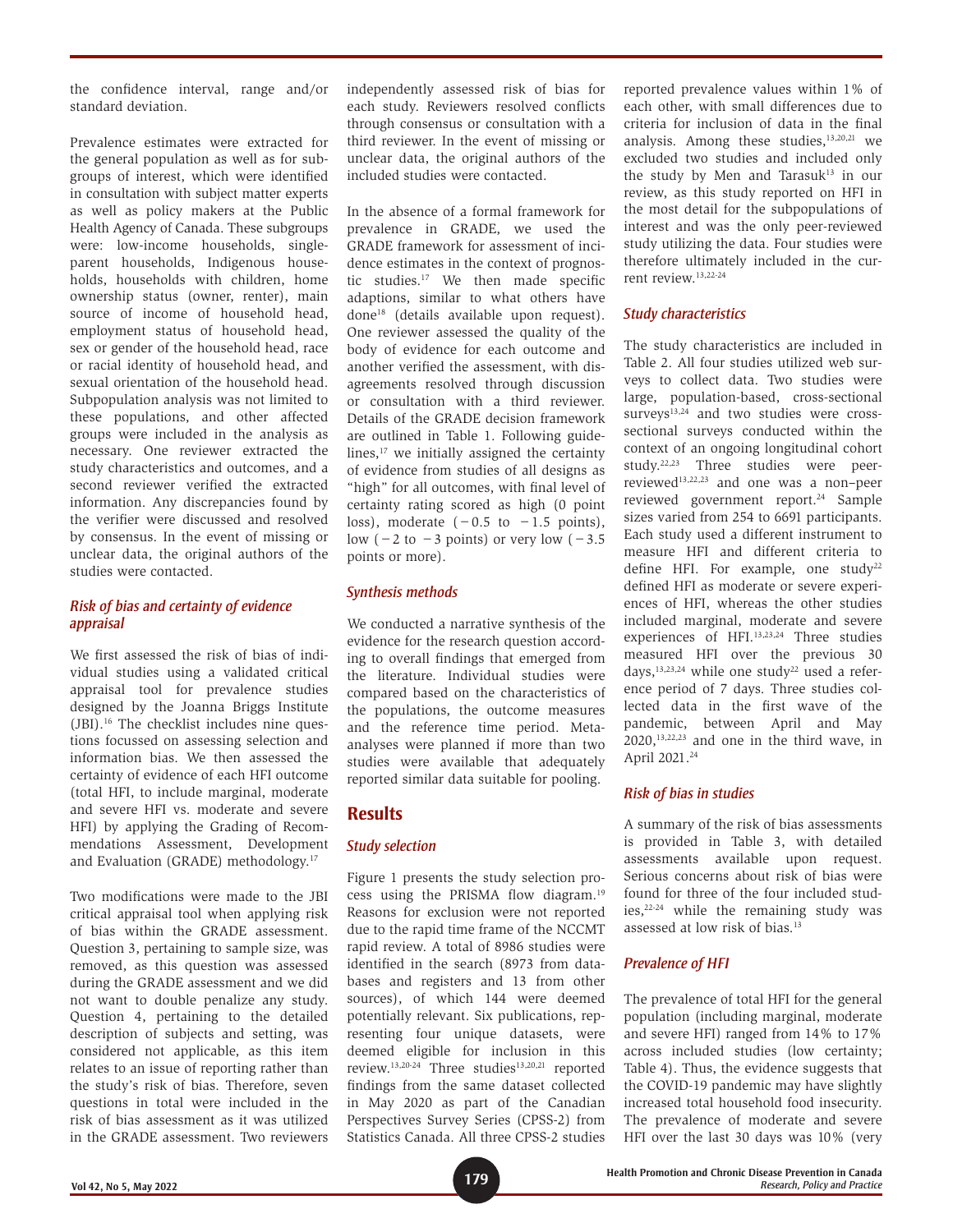| <b>Factors that can</b><br>affect the quality<br>of evidence | <b>Rating of evidence</b>              | <b>Number of points</b> | <b>Decision rules</b>                                                                                                                                                                                                                                                                                                              |
|--------------------------------------------------------------|----------------------------------------|-------------------------|------------------------------------------------------------------------------------------------------------------------------------------------------------------------------------------------------------------------------------------------------------------------------------------------------------------------------------|
| <b>Risk of bias</b>                                          | No serious risk<br>of bias             | $\bf{0}$                | • All studies that were considered had no serious ROB                                                                                                                                                                                                                                                                              |
|                                                              | Serious risk of bias                   | $-0.5$ point            | • At least one study was considered to be at serious risk of bias                                                                                                                                                                                                                                                                  |
|                                                              |                                        | $-1$ point              | If data synthesized narratively:<br>• ≥ 1 study had very serious ROB, but a study at very serious ROB was not outside the<br>expected prevalence range as judged by SMEs                                                                                                                                                           |
|                                                              |                                        |                         | If data synthesized by random effects MA:<br>• $\geq$ 1 study (but < 50% of total studies) had very serious ROB                                                                                                                                                                                                                    |
|                                                              | Very serious risk of<br><b>bias</b>    | $-1.5$ points           | If data synthesized narratively:<br>• > 1 study had very serious ROB, and a study with very serious ROB was outside the<br>expected prevalence range as judged by SMEs                                                                                                                                                             |
|                                                              |                                        |                         | If data synthesized by random effects MA:<br>• 50% or more of studies contributing to an outcome had very serious ROB                                                                                                                                                                                                              |
| Inconsistency <sup>a</sup>                                   | No serious<br>inconsistency            | $\bf{0}$                | • In the judgment of SMEs, heterogeneity was considered expected or acceptable<br>• Heterogeneity could be explained by a priori-determined subgroup analyses                                                                                                                                                                      |
|                                                              | <b>Serious</b><br>inconsistency        | $-0.5$ point            | • Heterogeneity could be partially (but not completely) explained by a priori-determined<br>subgroup analyses                                                                                                                                                                                                                      |
|                                                              |                                        | $-1$ point              | • Only one study contributed to an outcome<br>• Heterogeneity could not be explained by a priori-determined subgroup analyses                                                                                                                                                                                                      |
| <b>Indirectness</b>                                          | No serious<br>indirectness             | $\bf{0}$                | • The study populations corresponded to the general Canadian population<br>• The outcome measured was HFI over a 12-month reference period                                                                                                                                                                                         |
|                                                              | Serious indirectness                   | $-0.5$ point            | • The study/studies contributing to an outcome did not include people living in the<br>territories, but was/were otherwise representative of the general population                                                                                                                                                                |
|                                                              |                                        | $-0.5$ point            | • The outcomes were measured over a period of less than 12 months                                                                                                                                                                                                                                                                  |
|                                                              | Very serious<br>indirectness           | $-1$ point              | • The study/studies contributing to an outcome did not include people living in the<br>territories, and was/were also not representative of the general population                                                                                                                                                                 |
| <b>Imprecision</b>                                           | No serious<br>imprecision              | $\bf{0}$                | • If the OIS was met<br>• If it was not clear whether the OIS was met (i.e. due to missing information), but the<br>subgroup sample was drawn from large population surveys (more than 2000 respondents),<br>then there is not risk of serious imprecision, unless there is suspicion that the subgroup<br>represents a rare event |
|                                                              | Serious imprecision                    | $-0.5$ point            | • If the OIS was not met and the sample included fewer than 2000 respondents<br>• If it is not clear whether the OIS was met (i.e. due to missing information) AND there is<br>suspicion that the subgroup represented a rare event, even if the sample was drawn from<br>a large population survey ( $>$ 2000 respondents)        |
| <b>Publication bias</b>                                      | No serious risk of<br>publication bias | $\bf{0}$                | • Due to the fact that pre-prints as well as unpublished grey literature and reports were<br>included in this review, we do not expect that important results were missed. In addition,<br>any other surveys conducted were likely small online surveys and are not likely to have a<br>great impact on the results                |

#### **TABLE 1**

**GRADE decision rules framework as applied in the systematic review on household food insecurity, Canada, March 2020 to May 2021**

Abbreviations: GRADE, Grading of Recommendations Assessment, Development and Evaluation<sup>17</sup>; HFI, household food insecurity; MA, meta-analysis; OIS, optimal information size; ROB, risk of bias; SME, subject matter expert.

**Notes:** The quality of the prevalence evidence from studies of all designs was initially assigned as "high" for all outcomes.17 We did not consider upgrading the quality of the evidence given that upgrading is only appropriate when there is no cause to downgrade, and the quality of evidence was initially assigned as "high." Final scoring for the overall certainty of evidence was as follows:<br>0.5 to 1.5 points = "mode

<sup>a 12</sup> values were not considered because high 1<sup>2</sup> values are expected in a MA of prevalence studies that include heterogeneous populations.

low certainty; Table 5). The prevalence of moderate and severe HFI over the last 7 days was 1% (very low certainty; Table 5). The COVID-19 pandemic may have increased the prevalence of moderate and severe HFI, but the evidence is very uncertain and new evidence may change the interpretation of this data.

Data by subgroup for all levels of HFI are summarized below. GRADE was applied to all subgroup analyses, as detailed in Tables 4 and 5.

#### **Households with children**

Two studies reported higher HFI prevalence in households with versus without children (22% vs. 16% and 19% vs. 12%, respectively); however, no formal statistical tests were conducted for between-group differences, as confidence intervals were not reported in the original studies.<sup>13,24</sup>

#### **Age**

Two studies reported on HFI prevalence and age of the primary respondent.<sup>13,24</sup> One study found that the highest prevalence of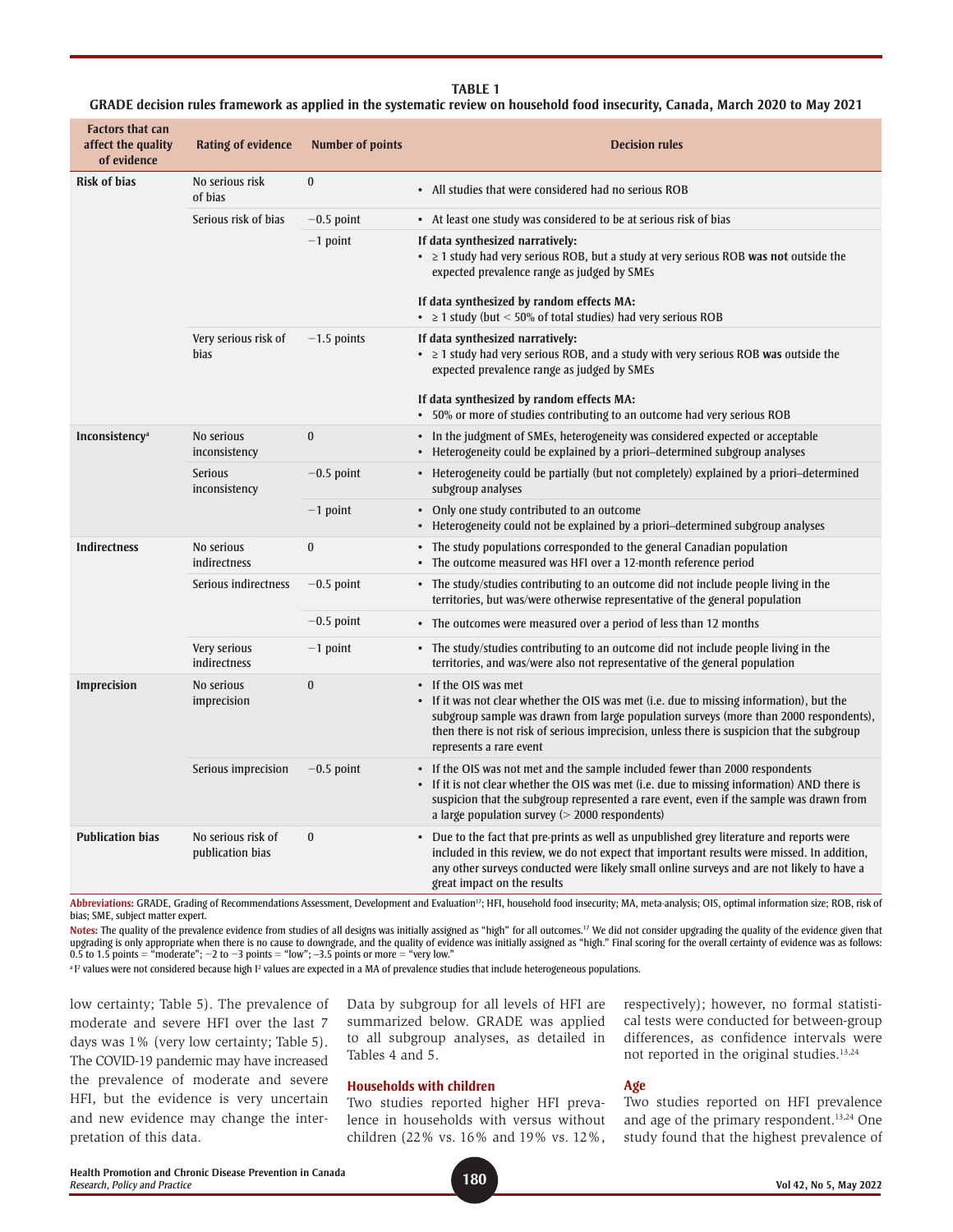



**Abbreviation:** HFI, household food insecurity.

HFI was in those aged 18 to 44 (range: 21%–22%) and the lowest prevalence in those aged 60 and older (range:  $9\% - 11\%$ ).<sup>24</sup> A second study found that respondents aged 25 to 34 years had the highest HFI prevalence (range: 18%–23%) among all age groups, whereas those aged 65 and older had the lowest prevalence (range: 5%–7%).13 No statistical testing was reported for between-group differences.

#### **Gender**

Two studies found similar HFI prevalence by respondent's gender, with 17% in both men and women in one study<sup>24</sup> and  $15\%$ in men and 14% in women in another study.13 A third study found similar prevalence of HFI among middle- and highincome parents in Ontario, ranging from 9% for mothers to 5% for fathers.23

#### **Living conditions**

One study found that HFI among those living in apartments, flats, or double, row or terrace housing was 19%, and 12% in those living in single, detached houses.13 The same study reported HFI in rural  $(17%)$  and urban  $(14%)$  residents.<sup>13</sup> A second study found similar HFI prevalence among urban (10% in metropolitan region residents) and rural residents (11%).<sup>24</sup>

#### **Immigrant status**

One study found that HFI was 22% among immigrants and 16% among non-immigrants,24 while a second found similar HFI prevalence between immigrant status (15% immigrants vs. 14% Canadian-born).<sup>13</sup>

#### **Education**

Two studies found HFI prevalence to be between 15% and 20% among those with a high school diploma and 11% to 12% among those with a university degree.<sup>13,24</sup>

#### **Marital status**

One study described HFI prevalence by marital status, reporting 21% HFI among single or never married populations versus 10% among married couples.<sup>13</sup>

#### **Employment circumstances**

Two studies found different HFI prevalence by employment circumstances.<sup>13,24</sup> One found that among those who were absent from work in the last week because of a business closure or layoff due to COVID-19, the prevalence of HFI was 32% (compared to 11% for those at work without absence). The study also reported that 26% of job-insecure individuals experienced HFI compared with 8% of their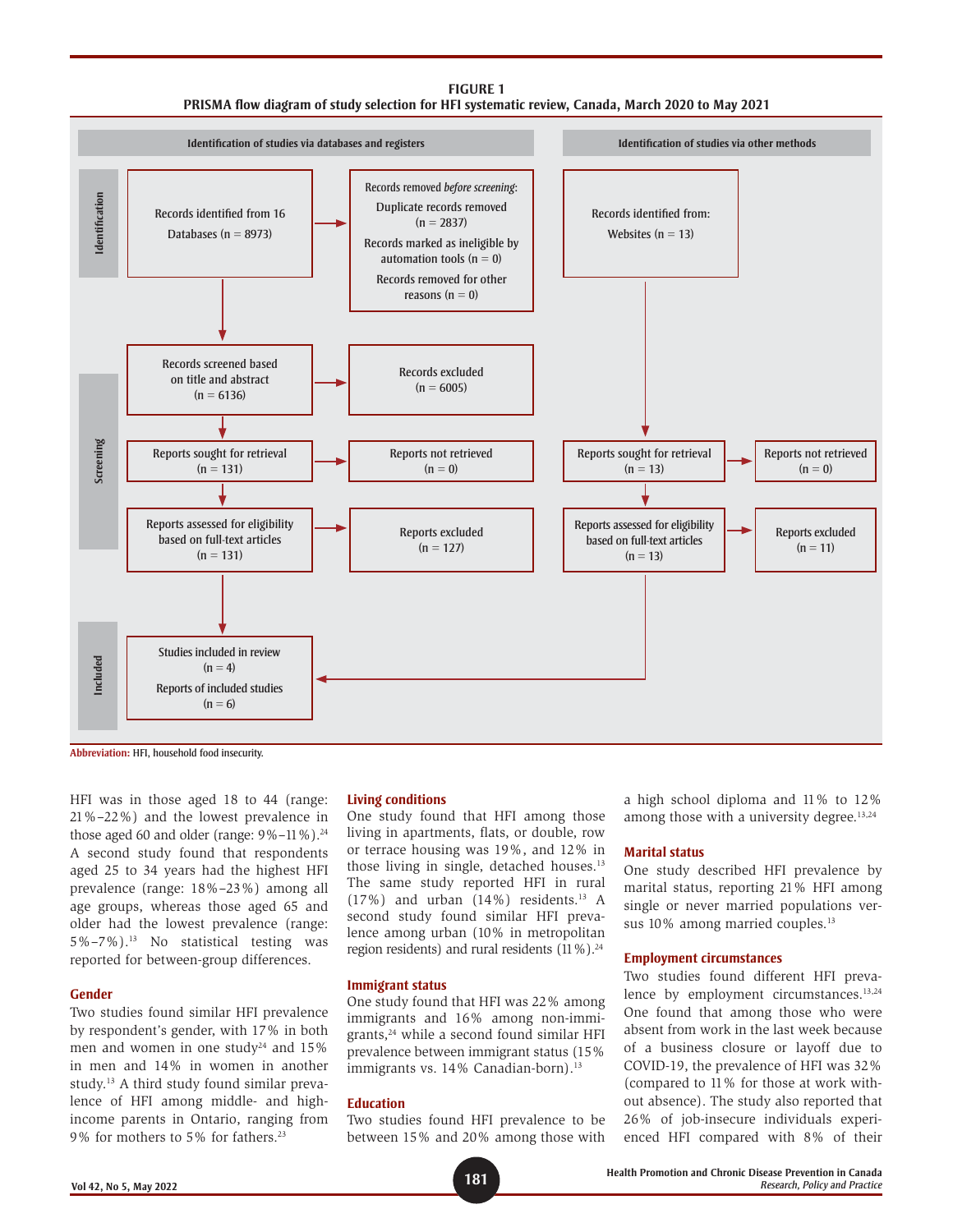**TABLE 2 Selected study characteristics, systematic review of household food insecurity in Canada, March 2020 to May 2021**

| First author,<br>year | <b>Location</b>       | Study design    | Dates of data<br>collection                                                   | Sample size and<br>recruitment                                                                                                           | <b>Response</b><br>rate              | <b>Income</b>                        | Age in years<br>(SD)                                    | <b>HFI measure</b>                                                                     | <b>Reported outcome</b>                                                                                                                |
|-----------------------|-----------------------|-----------------|-------------------------------------------------------------------------------|------------------------------------------------------------------------------------------------------------------------------------------|--------------------------------------|--------------------------------------|---------------------------------------------------------|----------------------------------------------------------------------------------------|----------------------------------------------------------------------------------------------------------------------------------------|
| Carroll,              | City of Guelph,       | Cross-sectional | April-May 2020                                                                | $N = 254$ families with                                                                                                                  | 83%                                  | 56.7% HH income                      | Mean age of                                             | Definition: presence of HFI                                                            | Prevalence of HFI,                                                                                                                     |
| Ontario<br>2020       | online survey         |                 | children under 11,<br>recruited from the Guelph<br><b>Family Health Study</b> |                                                                                                                                          | more than<br>CAD 100 000<br>per year | mothers: 37.5<br>(4.8)               | Tool: single question (not<br>enough money to buy food) | unadjusted                                                                             |                                                                                                                                        |
|                       |                       |                 |                                                                               |                                                                                                                                          |                                      |                                      | fathers: 39.4                                           |                                                                                        | (not validated) <sup>a</sup>                                                                                                           |
|                       |                       |                 |                                                                               |                                                                                                                                          |                                      |                                      | (5.5)                                                   | Reference period: last 30 days                                                         |                                                                                                                                        |
| INSPQ,                | Quebec                | Cross-sectional | <b>April 2021</b>                                                             | $N = 6691$ adults recruited                                                                                                              | 10%                                  | <b>NR</b>                            | 18-44: 42%                                              | Definition: marginal to                                                                | Prevalence of HFI,                                                                                                                     |
| 2021                  | province              | online survey   |                                                                               | through an online web<br>panel                                                                                                           |                                      |                                      | 45-59: 26%                                              | severe HFI                                                                             | weighted to approximate<br>the sociodemographic                                                                                        |
|                       |                       |                 |                                                                               |                                                                                                                                          |                                      |                                      | $60 + 33%$                                              | Tool: 4 items derived from the<br>18-item HFSSM <sup>b</sup> (not validated)           | distribution of the<br>Quebec adult population                                                                                         |
|                       |                       |                 |                                                                               |                                                                                                                                          |                                      |                                      |                                                         | Reference period: last 30 days                                                         |                                                                                                                                        |
| Lamarche,             | Quebec                | Cross-sectional | April-May 2020                                                                | $N = 922$ adults, recruited                                                                                                              | 37%                                  | 39.5% HH income                      | 18-49: 50%                                              | <b>Definition:</b> moderate to                                                         | Prevalence of HFI,                                                                                                                     |
| province<br>2021      |                       | online survey   |                                                                               | from the NutriQuébec<br>study                                                                                                            |                                      | more than<br>CAD 100 000<br>per year | 50-69: 34%                                              | severe HFI                                                                             | weighted to approximate<br>the sociodemographic<br>distribution of the<br>Quebec adult population<br>and probability of<br>nonresponse |
|                       |                       |                 |                                                                               |                                                                                                                                          |                                      |                                      | $70 + 16%$                                              | Tool: 15 items derived from<br>the 18-item HFSSM (not<br>validated) <sup>c</sup>       |                                                                                                                                        |
|                       |                       |                 |                                                                               |                                                                                                                                          |                                      |                                      |                                                         | Reference period: last 7 days                                                          |                                                                                                                                        |
| Men and               | <b>All 10</b>         | Cross-sectional | May 2020                                                                      | $N = 4410$ . The CPSS-2                                                                                                                  | 64%                                  | <b>NR</b>                            | 15-44: 48%                                              | Definition: marginal to                                                                | Prevalence of HFI.                                                                                                                     |
| Tarasuk,              | Canadian<br>provinces | online survey   |                                                                               | draws a probability sample<br>from respondents to the<br>Labour Force Survey 2019.<br>Canadians aged 15+ years<br>living in 10 provinces |                                      |                                      | 45-64: 32%                                              | severe HFI                                                                             | weighted to approximate<br>the sociodemographic<br>distribution of the<br>Canadian population                                          |
| 2021                  |                       |                 |                                                                               |                                                                                                                                          |                                      |                                      | $65 + 20%$                                              | Tool: validated 6-item<br>questionnaire derived from the<br>18-item HFSSM <sup>d</sup> |                                                                                                                                        |
|                       |                       |                 |                                                                               |                                                                                                                                          |                                      |                                      |                                                         | Reference period: last 30 days                                                         |                                                                                                                                        |

Abbreviations: CPSS-2, Canadian Perspectives Survey Series-2; HFI, household food insecurity; HFSSM, Household Food Security Survey Module (gold standard for measurement of HFI); HH, household; INSPQ, Institut national de NR, not reported; SD, standard deviation.

**Note:** Totals may not equal 100 due to rounding.

HFSSM items: a single question related to HFI was asked ("During the past month, was there a time when you were worried you would not have enough money to buy food for you and your family?"). The question related to whethe running out of food over the next 6 months was excluded, as this is a prediction and not a measure of experienced HFI.

b HFSSM items: worried that food would run out; cannot afford balanced meals; food did not last; ate less than they should.

c HFSSM items: the three questions relating to frequency were not asked.

d HFSSM items: food did not last; cannot afford balanced meals; frequency of cutting meal size; frequency of skipping meal; eat less than they should; go hungry.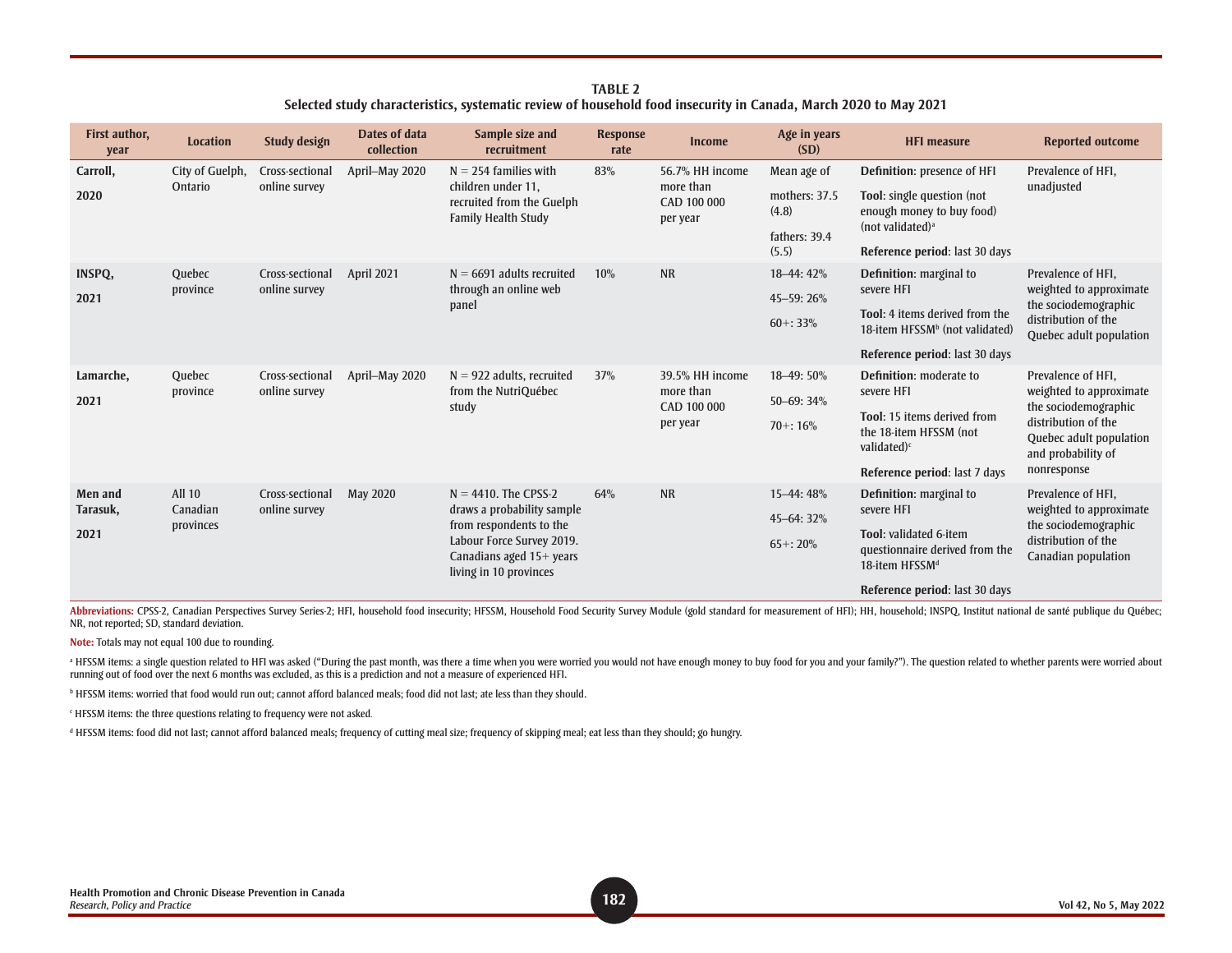| <b>Question</b>                                                                                    | Carroll et al.<br>(2020) | <b>INSPO</b><br>(2021) | Lamarche et al.<br>(2021) | <b>Men and Tarasuk</b><br>(2021) |
|----------------------------------------------------------------------------------------------------|--------------------------|------------------------|---------------------------|----------------------------------|
| 1. Was the sample frame appropriate to address the target population?                              | N <sub>0</sub>           | N <sub>0</sub>         | N <sub>0</sub>            | <b>Yes</b>                       |
| 2. Were study participants sampled in an appropriate way?                                          | N <sub>0</sub>           | N <sub>0</sub>         | N <sub>0</sub>            | <b>Yes</b>                       |
| 3. Was the sample size adequate? <sup>a</sup>                                                      | N <sub>0</sub>           | <b>Yes</b>             | Yes                       | <b>Yes</b>                       |
| 4. Were the study subjects and setting described in detail? <sup>3</sup>                           | Yes                      | Yes (upon request)     | <b>Yes</b>                | Yes                              |
| 5. Was data analysis conducted with sufficient coverage of the identified sample?                  | N <sub>0</sub>           | N <sub>0</sub>         | N <sub>0</sub>            | No                               |
| 6. Were valid methods used to identify HFI?                                                        | N <sub>0</sub>           | N <sub>0</sub>         | No                        | Yes                              |
| 7. Was HFI measured in a standard, reliable way for all participants?                              | Yes                      | <b>Yes</b>             | Yes                       | <b>Yes</b>                       |
| 8. Was there appropriate statistical analysis?                                                     | No                       | N <sub>0</sub>         | N <sub>0</sub>            | Yes                              |
| 9. Was the response rate adequate, and if not, was the low response rate<br>managed appropriately? | <b>Yes</b>               | Yes                    | Yes                       | Yes                              |
| Score                                                                                              | 6 of 9                   | $5$ of 9               | $5$ of 9                  | $1$ of 9                         |
| Overall risk of bias <sup>b</sup>                                                                  | <b>Serious ROB</b>       | <b>Serious ROB</b>     | <b>Serious ROB</b>        | <b>Low ROB</b>                   |
| Risk of bias as applied in GRADE $c$                                                               | 5 of 7                   | 5 of 7                 | 5 of 7                    | 1 of 7                           |

**TABLE 3 Risk of bias assessments for systematic review of HFI, Canada, March 2020 to May 2021**

**Abbreviations:** GRADE, Grading of Recommendations Assessment, Development and Evaluation; HFI, household food insecurity; INSPQ, Institut national de santé publique du Québec; ROB, risk of bias.

a These items were not included in the risk of bias, as it was applied during the GRADE assessment.

<sup>b</sup> Studies that included 0–2 negative responses were considered to be not at serious risk of bias, 3–6 negative responses at serious risk of bias and 7–9 negative responses at very serious risk of bias for the GRADE assessment.

c Studies that included 0–1 negative responses were considered to be not at serious risk of bias, 2–4 negative responses at serious risk of bias, and 5–7 negative responses at very serious risk of bias for the GRADE assessment.

job-secure counterparts.<sup>13</sup> Similarly, a second study found that HFI was high for people experiencing job loss or work leave  $(39\%)$ .<sup>24</sup> The same study also found that food insecurity was at least twice as prevalent among applicants for Canada Emergency Response Benefit (CERB) (28%) and employment insurance (EI) (23%) as among non-applicants  $(11\%)$ .<sup>24</sup>

Overall, the evidence suggests that the COVID-19 pandemic may have resulted in an increase in prevalence of HFI among the known vulnerable subgroups identified above. Due to the lack of data, we were not able to assess levels of HFI among those with vulnerabilities related to household income or housing status, nor among households with Indigenous members or racialized communities. Their omission should not preclude concern for their continued or increased HFI during the COVID-19 pandemic.

# **Discussion**

The purpose of this systematic review was to determine the prevalence of HFI in Canada during the COVID-19 pandemic in the general population and in subpopulations. We found four studies that assessed HFI, three in the early pandemic during the first wave (April–May 2020) and one

during the third wave (April 2021). These studies reported a prevalence of 14% to 17% for the general population. Results further indicated that households with children, households with members who had lost their jobs or stopped working due to the pandemic and households where members faced job insecurity (might lose job) had the highest prevalence of HFI. In addition, working-age populations (aged 18–44) were most affected; however, these differences should be interpreted cautiously; no statistical testing was conducted to determine whether differences were statistically significant, as confidence intervals were not reported in these studies. Consistent with prepandemic studies, there were low rates of HFI among seniors, in line with previous evidence demonstrating the protectiveness of the guaranteed annual income pension program.25

The certainty of evidence for most findings was low to very low, which means the interpretations could change as new research findings emerge. We believe that the true prevalence of HFI may be greater than reported in these studies, particularly among vulnerable subgroups such as those living in remote regions of Canada, low-income individuals and those in tenuous living situations—not all of whom were captured by the studies included in this review. The reasons for this are explicated below.

First, HFI in territories, remote or isolated communities and Indigenous populations was not specifically assessed in any of the studies, due to a lack of data. The prevalence of HFI has traditionally been higher in these populations, and while they represent a small population, their exclusion could contribute to an overall underestimation of HFI prevalence in Canada. Two of the four studies were conducted in Quebec, which had the lowest HFI prevalence rate of all the provinces and territories before the pandemic, in 2017–2018 (11.1% vs. 12.7% across Canada).1

Second, all data came from web-based surveys, which may have favoured the participation of more affluent populations with more time and resources, and underrepresented disadvantaged populations who are at higher risk of HFI. For instance, two studies included a large proportion of older people, who are traditionally more food secure than the general population of Canada, $22,24$  and two studies included a large proportion of people with a higher average income (> CAD 100000) than the general population.22,23 Such populations tend to have lower rates of HFI. Thus, the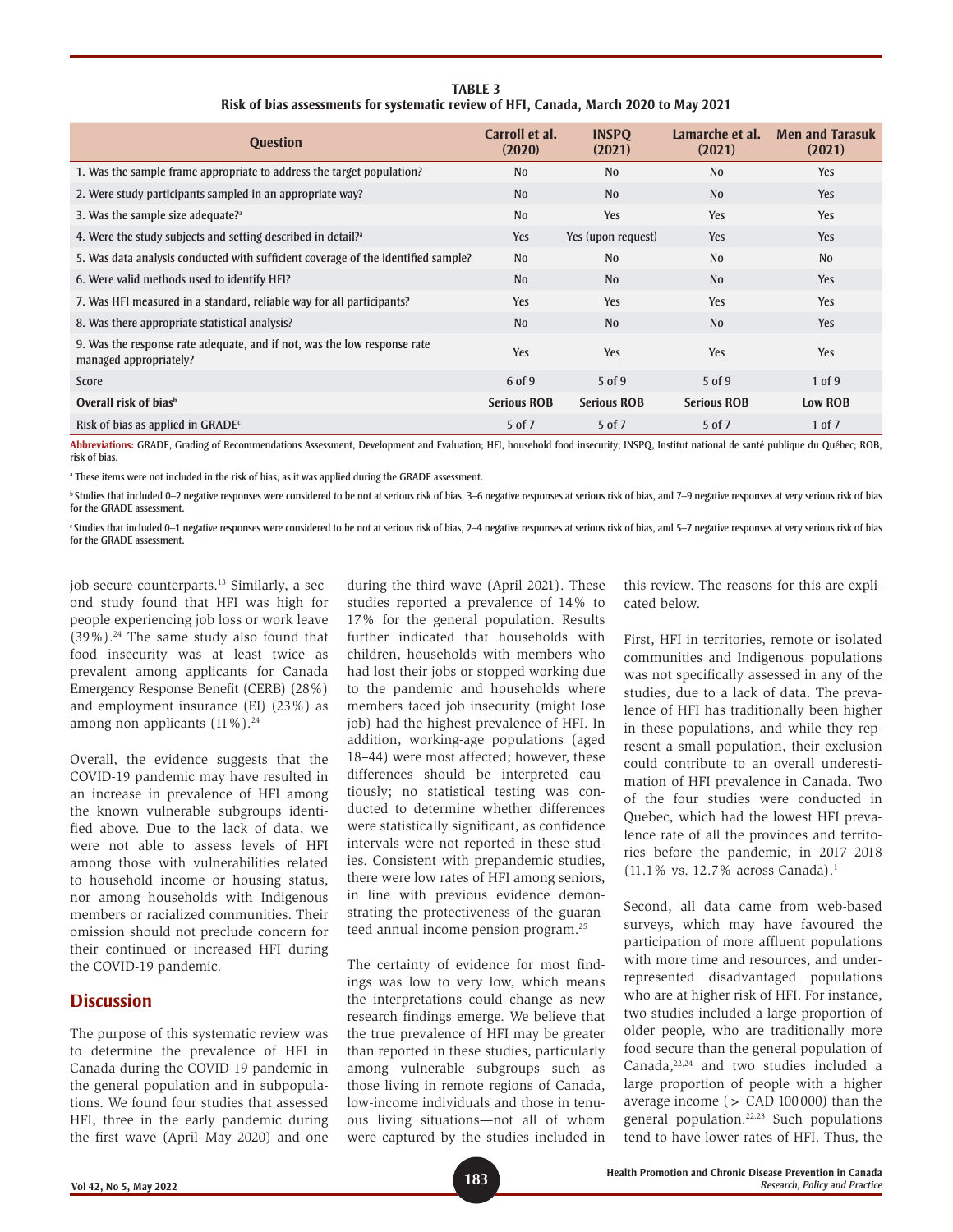#### **TABLE 4 Prevalence of total household food insecurity (marginal, moderate and severe) among selected subpopulations from a systematic review of HFI, Canada, March 2020 to May 2021**

|                                                    | Prevalence of food insecurity (%) |                                  |                               |  |
|----------------------------------------------------|-----------------------------------|----------------------------------|-------------------------------|--|
| <b>Subpopulations</b>                              | <b>INSPQ</b><br>(2021)            | <b>Men and Tarasuk</b><br>(2021) | <b>GRADE</b> certainty rating |  |
| <b>General population</b>                          | 17                                | 14                               | <b>Low</b> <sup>c</sup>       |  |
| Age (years)                                        |                                   |                                  |                               |  |
| $18 - 44$                                          | Range 18-22                       | Range 18-23 <sup>a</sup>         | <b>Low</b> <sup>c</sup>       |  |
| $60+$                                              | Range 9-11                        | Range 5-7 <sup>b</sup>           | Low <sup>c</sup>              |  |
| Gender                                             |                                   |                                  |                               |  |
| Men                                                | 17                                | 15                               | Low <sup>c</sup>              |  |
| Women                                              | 17                                | 14                               | <b>Low</b> <sup>c</sup>       |  |
| <b>Household status</b>                            |                                   |                                  |                               |  |
| Households with children                           | 22                                | 19                               | Low <sup>c</sup>              |  |
| Households with no children                        | 16                                | 12                               | <b>Low</b> <sup>c</sup>       |  |
| <b>Place of residence</b>                          |                                   |                                  |                               |  |
| Urban                                              | 10                                | 14                               | Low <sup>c</sup>              |  |
| Rural                                              | 11                                | $17\,$                           | <b>Low</b> <sup>c</sup>       |  |
| <b>Education</b>                                   |                                   |                                  |                               |  |
| High school or less                                | 20                                | 15                               | Low <sup>c</sup>              |  |
| University degree                                  | 12                                | 11                               | <b>Low</b> <sup>c</sup>       |  |
| <b>Housing type</b>                                |                                   |                                  |                               |  |
| Apartment, flat or double, row, or terrace housing | <b>NR</b>                         | 19                               | Low <sup>d</sup>              |  |
| Single detached houses                             | ${\sf NR}$                        | 12                               | Lowd                          |  |
| <b>Immigration status</b>                          |                                   |                                  |                               |  |
| Immigrant                                          | 22                                | 15                               | Low <sup>c</sup>              |  |
| Non-immigrant                                      | 16                                | 14                               | <b>Low</b> <sup>c</sup>       |  |
| <b>Marital status</b>                              |                                   |                                  |                               |  |
| Single or never married                            | <b>NR</b>                         | 21                               | Low <sup>d</sup>              |  |
| Married                                            | <b>NR</b>                         | 10                               | Low <sup>d</sup>              |  |
| <b>Work-related indicators</b>                     |                                   |                                  |                               |  |
| Job loss or work leave                             | 39                                | <b>NR</b>                        | Very low <sup>e</sup>         |  |
| Worked full-time continuously                      | 17                                | <b>NR</b>                        | Very low <sup>e</sup>         |  |
| <b>Absence</b>                                     |                                   |                                  |                               |  |
| Absent from work                                   | ${\sf NR}$                        | 24                               | $\textsf{Low}^\text{d}$       |  |
| Worked without absence                             | $\sf NR$                          | 11                               | Low <sup>d</sup>              |  |
| <b>Job security</b>                                |                                   |                                  |                               |  |
| Job secure                                         | ${\sf NR}$                        | $\, 8$                           | Low <sup>d</sup>              |  |
| Job insecure                                       | ${\sf NR}$                        | $26\,$                           | Low <sup>d</sup>              |  |
| <b>Government programs</b>                         |                                   |                                  |                               |  |
| <b>Applied for CERB</b>                            | 28                                | $\sf NR$                         | Very low <sup>e</sup>         |  |
| Applied for El                                     | $23\,$                            | ${\sf NR}$                       | Very low <sup>e</sup>         |  |
| Did not apply for CERB or EI                       | $11$                              | $\sf NR$                         | Very low <sup>e</sup>         |  |

**Abbreviations:** CERB, Canada Emergency Response Benefit; EI, employment insurance; GRADE, Grading of Recommendations Assessment, Development and Evaluation; HFI, household food insecurity; INSPQ, Institut national de santé publique du Québec; NR, not reported.

<sup>a</sup> The lower age bracket in this study was 15 years old.

**b** The age bracket was 65 and older.

c One study has a serious risk of bias; however, the prevalence estimate was not outside the expected range; outcomes were measured over less than 12 months; data do not include the territories.

<sup>d</sup> A single study contributed to this outcome; data are not representative of Canadian population (do not include the territories).

e A very serious risk of bias; only a single study contributed to this outcome; data are not representative of Canadian population (do not include the territories).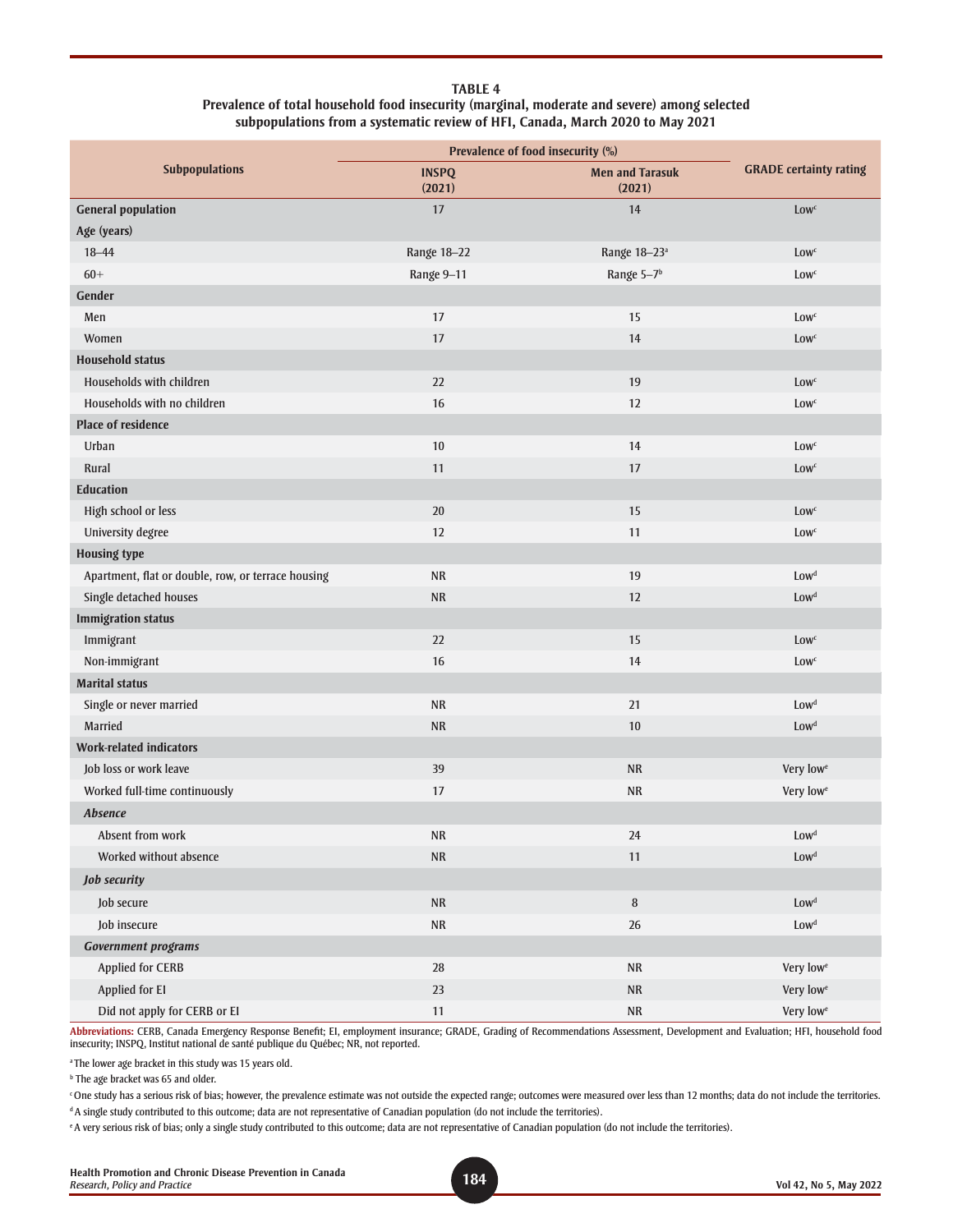#### **TABLE 5 Prevalence of moderate and severe household food insecurity among selected populations from a systematic review of HFI, Canada, March 2020 to May 2021**

|                                | Prevalence of food insecurity (%) | <b>GRADE</b> certainty    |                       |  |
|--------------------------------|-----------------------------------|---------------------------|-----------------------|--|
| <b>Subpopulations</b>          | <b>INSPQ</b><br>(2021)            | Lamarche et al.<br>(2021) | rating                |  |
| <b>General population</b>      | 10                                | 1                         | Very low <sup>a</sup> |  |
| Age (years)                    |                                   |                           |                       |  |
| $18 - 44$                      | Range 14-15                       | <b>NR</b>                 | Very low <sup>b</sup> |  |
| $60+$                          | Range 3-4                         | <b>NR</b>                 | Very low <sup>b</sup> |  |
| Household status               |                                   |                           |                       |  |
| Households with children       | 13                                | <b>NR</b>                 | Very low <sup>b</sup> |  |
| Households with no children    | 9                                 | <b>NR</b>                 | Very low <sup>b</sup> |  |
| <b>Work-related indicators</b> |                                   |                           |                       |  |
| Job loss or work leave         | 31                                | <b>NR</b>                 | Very low <sup>b</sup> |  |

**Abbreviations:** GRADE, Grading of Recommendations Assessment, Development and Evaluation; HFI, household food insecurity; INSPQ, Institut national de santé publique du Québec; NR, not reported.

**Note:** The recall periods for the INSPQ and Lamarche studies were 30 and 7 days, respectively.

<sup>a</sup> Both studies have a serious risk of bias, and Lamarche et al.<sup>22</sup> was outside the expected range; outcomes were measured over less than 12 months; data do not include the territories.

**b** A very serious risk of bias; only a single study contributed to this outcome; data are not representative of Canadian population (do not include the territories).

use of a web survey may have underestimated the prevalence of HFI.

Third, as data were mostly collected in the early pandemic (April–May 2020), some households may not yet have fully experienced the impact of employment and income loss on their HFI.

Fourth, a 7-day or 30-day reference period is not as sensitive as a 12-month period to capture HFI, and thus we would expect HFI over the year to be higher. Given that three of the four studies were conducted at the start of the COVID-19 pandemic,13,22,23 it was not possible for researchers to use a 12-month period to calculate HFI during the pandemic. However, as the pandemic has now been ongoing for nearly two years at the time of writing, future studies should use an expanded time period to collect these data.

To determine whether the COVID-19 pandemic–associated public health measures influenced HFI prevalence, a comparison to prepandemic data is needed. While a direct comparison of these data to prepandemic levels of HFI is not possible due to differences in methodology, we are nonetheless able to make indirect comparisons using Statistics Canada data. A recent

report, utilizing the CPSS-2 data, found that one in seven households in the 10 provinces were affected by HFI in April 2020.20 After adjusting for differences in the questionnaire and reference time period, the authors found that food insecurity was significantly higher during the early COVID-19 pandemic in comparison to Statistics Canada 2017-2018 data:<sup>21</sup> 14.6% versus 10.5%, respectively. Unfortunately, this was a 30-day measure collected in April 2020 and we do not have data describing what happened after this date. Data from the Institut national de santé publique du Québec (INSPQ) at various time points between August 2020 and April 2021 demonstrate that HFI remained relatively stable in Quebec over time (range: 17%–19%)\*; however, these findings may not be directly generalizable to other Canadian provinces and territories.

This review shows that people in workingage households, households with children and those who either lost their jobs or were job insecure may have suffered the highest levels of HFI. While the COVID-19 pandemic did not create HFI in Canada, many of the subpopulations with high HFI are also some of the most impacted by employment and income loss as a result of the pandemic. HFI is tightly linked to income and reflects the broader material circumstances of households, such as income, assets like property, and other resources that a household could draw upon.1 It seems that HFI was particularly prevalent among workers who were not able to work due to the pandemic business closures.13,24 Between February and April 2020, half of job losses occurred in the bottom earnings quartile, disproportionately affecting the younger, hourly paid, and non-unionized workers.26 Between March and May 2020, nearly half of the residents in the 10 provinces indicated that the COVID-19 pandemic had impacted their ability to meet financial obligations or essential needs.<sup>27</sup>

Taken together, findings point to the role that financial resources and income play in HFI. Benefit programs, such as the CERB and the Canada Recovery Benefit (CRB), may have offset some of the impact on certain Canadian households. CERB was launched on 6 April 2020 and ran through September 2020, when it was replaced by the CRB for unemployed workers ineligible for EI. The aim of these programs was to provide temporary income to Canadians who faced unemployment due to the COVID-19 pandemic. As most of the data in this review were collected in the early pandemic (April–May 2020), some of the benefits from CERB and other programs may have been missed.

Food banks are another intervention commonly used to address food insecurity in the short term, but data both prior to and during the pandemic show that very few food-insecure households use food banks on a regular basis.<sup>13</sup> Two studies<sup>13,20</sup> utilizing the CPSS-2 dataset assessed food bank usage during the early pandemic in May 2020. Polsky et al. $20$  found that only  $9.3\%$ of food-insecure households had used a community organization to access free food within the last month. Men and Tarasuk<sup>13</sup> reported that only  $4.3\%$  of households used food charity more than once in the last month. Given the low usage of food banks, other solutions that target issues of chronic poverty are required, particularly within the context of the pandemic and pandemic recovery periods.

### *Strengths and limitations*

Findings from this review should be interpreted with caution, given a number of limitations. First, there is very limited

\* Data collected by the INSPQ prior to August 2020 are not comparable because HFI was measured using a different reference period (past 15 days vs. past 30 days).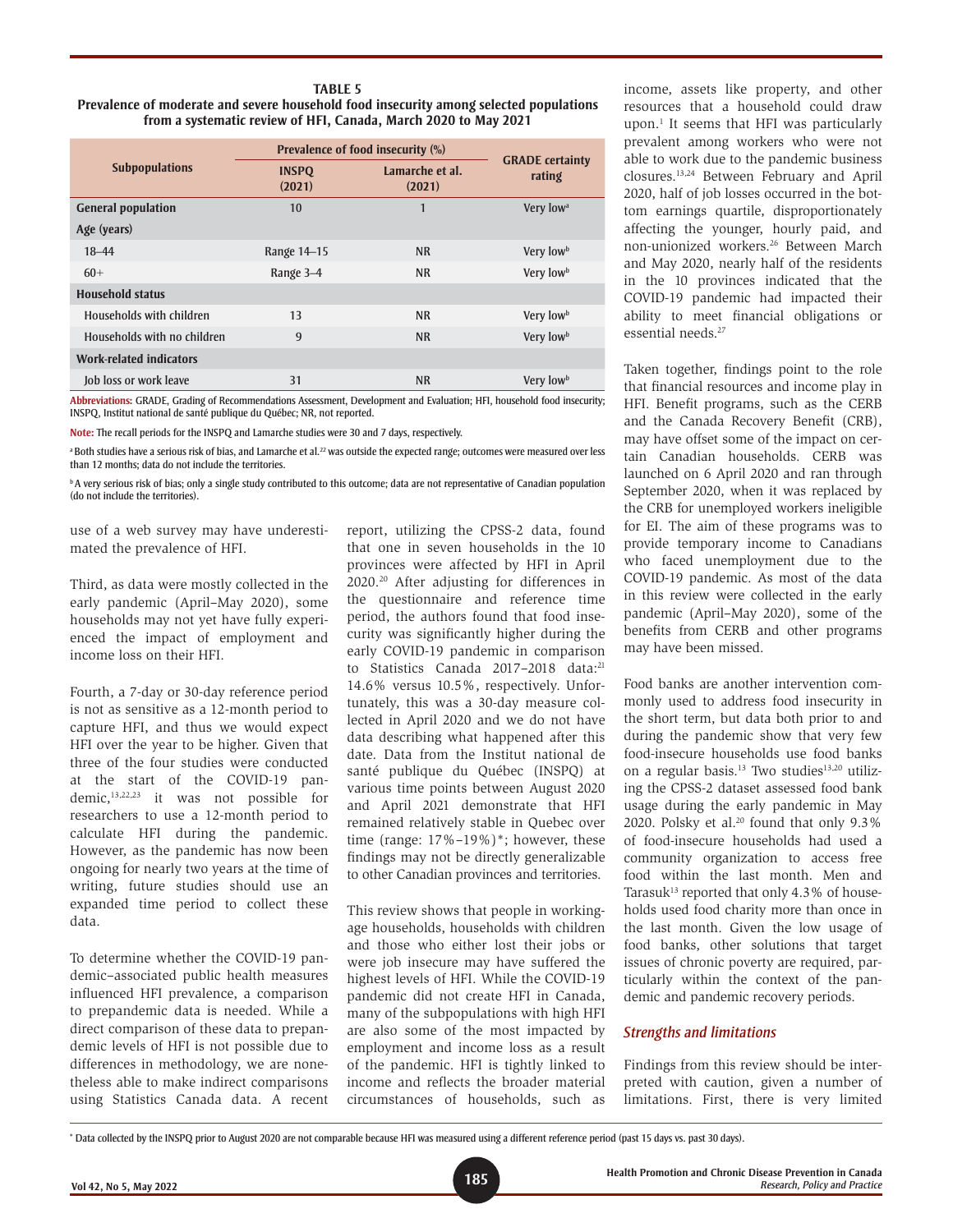evidence, as only three peer-reviewed and one non–peer reviewed study were identified. Second, with the exception of the CPSS-2 data, the data were limited to a single province or city, and no study included data from the territories. Third, most studies used convenience samples that favoured populations with higher socioeconomic status. While three studies used weighting methods to approximate the target population, this may provide only part generalizability, as the weighted data were still skewed in some instances. Fourth, most of the evidence is from the early pandemic (April–May 2020), with the exception of the INSPQ data (April 2021), thus we are unable to assess trends over time. Fifth, there is very serious risk of bias related to three of the four studies included. Therefore, the results should be interpreted with caution, as newly emerging evidence may change the interpretation of the results of this review. Sixth, the measures used to assess HFI differed across the four studies and we were therefore unable to pool data. Seventh, the expedited screening process may have introduced some risk of bias, due to not using two independent reviewers for screening.

Moving forward, we recommend further research on trends in HFI over time from high-quality representative surveys to compare early in the pandemic to later time points. Standardization of HFI measures is also needed to allow comparisons across populations and time. In addition, it will be important to capture other subgroups such as racialized populations, Indigenous people, LGBTQ+ communities, single parents, isolated or remote communities and people living in the territories, all of which have had traditionally higher rates of HFI. Finally, the impact of policy interventions, such as the CERB, is still unknown. Focussed research is required to determine the effect that these types of programs may have had on mitigating HFI.

# **Conclusion**

This research draws attention to the important issue of food insecurity in Canada, especially as it affects vulnerable groups, and it adds to the limited information available that is specific to COVID-19. This review identifies knowledge gaps and can inform actions for HFI, specifically within the Canadian pandemic context. HFI is not a new issue related to the pandemic but a longstanding and prevalent problem that may have been exacerbated by the pandemic. The COVID-19 pandemic disrupted financial resources for many households, especially lowincome households, those with young children, and those in tenuous work environments. Loss or reduction in employment due to the pandemic shutdown likely contributed to HFI. Populations most vulnerable to HFI appear to be households with working-age members who lost their employment or were job insecure, and households with children. This is not a departure from prepandemic vulnerable populations; the pandemic has only shone a spotlight on the already affected populations.

# **Acknowledgements**

The authors wish to thank Veronica Belcourt and Laura Boland for their help with the GRADE assessments, as well as the Rapid Evidence Service team at the National Collaborating Centre for Methods and Tools, including Emily Belita, Emily Clark, Leah Hagerman, Izabelle Siqueira and Taylor Colangeli.

# **Conflicts of interest**

The authors have no conflicts of interest.

# **Authors' contributions and statement**

LI, GG and AJG contributed to the conceptualization of the work; LI, GG and TC conducted the data extraction, risk of bias and GRADE assessment; LI and GG jointly drafted the manuscript; VT, LM, SNS, MD, SS, TC and AJG contributed to the interpretation of the data and revised the manuscript critically for important intellectual content; all co-authors reviewed, edited and approved the final manuscript.

The content and views expressed in this article are those of the authors and do not necessarily reflect those of the Government of Canada.

# **References**

1. Tarasuk V, Mitchel A. Household food insecurity in Canada, 2017-18. Toronto (ON): Research to identify policy options to reduce food insecurity (PROOF); 2020. 27 p.

- 2. Assembly UG. Universal declaration of human rights. Geneva (CH): UN General Assembly; 1948;302(2):14-25.
- 3. Tarasuk V. Discussion paper on household and individual food insecurity. Ottawa (ON): Health Canada; 2001. 106 p. Available from: [https://](https://www.canada.ca/en/health-canada/services/food-nutrition/healthy-eating/nutrition-policy-reports/discussion-paper-household-individual-food-insecurity-2001.html) [www.canada.ca/en/health-canada](https://www.canada.ca/en/health-canada/services/food-nutrition/healthy-eating/nutrition-policy-reports/discussion-paper-household-individual-food-insecurity-2001.html) [/services/food-nutrition/healthy-eating](https://www.canada.ca/en/health-canada/services/food-nutrition/healthy-eating/nutrition-policy-reports/discussion-paper-household-individual-food-insecurity-2001.html) [/nutrition-policy-reports/discussion](https://www.canada.ca/en/health-canada/services/food-nutrition/healthy-eating/nutrition-policy-reports/discussion-paper-household-individual-food-insecurity-2001.html) [-paper-household-individual-food](https://www.canada.ca/en/health-canada/services/food-nutrition/healthy-eating/nutrition-policy-reports/discussion-paper-household-individual-food-insecurity-2001.html) [-insecurity-2001.html](https://www.canada.ca/en/health-canada/services/food-nutrition/healthy-eating/nutrition-policy-reports/discussion-paper-household-individual-food-insecurity-2001.html)
- 4. Health Canada. The Household Food Security Survey Module (HFSSM) [Internet]. Ottawa (ON): Government of Canada; 2012 [cited 2021 Aug 18]. Available from: [https://www.canada](https://www.canada.ca/en/health-canada/services/food-nutrition/food-nutrition-surveillance/health-nutrition-surveys/canadian-community-health-survey-cchs/household-food-insecurity-canada-overview/household-food-security-survey-module-hfssm-health-nutrition-surveys-health-canada.html) [.ca/en/health-canada/services/food](https://www.canada.ca/en/health-canada/services/food-nutrition/food-nutrition-surveillance/health-nutrition-surveys/canadian-community-health-survey-cchs/household-food-insecurity-canada-overview/household-food-security-survey-module-hfssm-health-nutrition-surveys-health-canada.html) [-nutrition/food-nutrition-surveillance](https://www.canada.ca/en/health-canada/services/food-nutrition/food-nutrition-surveillance/health-nutrition-surveys/canadian-community-health-survey-cchs/household-food-insecurity-canada-overview/household-food-security-survey-module-hfssm-health-nutrition-surveys-health-canada.html) [/health-nutrition-surveys/canadian](https://www.canada.ca/en/health-canada/services/food-nutrition/food-nutrition-surveillance/health-nutrition-surveys/canadian-community-health-survey-cchs/household-food-insecurity-canada-overview/household-food-security-survey-module-hfssm-health-nutrition-surveys-health-canada.html) [-community-health-survey-cchs](https://www.canada.ca/en/health-canada/services/food-nutrition/food-nutrition-surveillance/health-nutrition-surveys/canadian-community-health-survey-cchs/household-food-insecurity-canada-overview/household-food-security-survey-module-hfssm-health-nutrition-surveys-health-canada.html) [/household-food-insecurity-canada](https://www.canada.ca/en/health-canada/services/food-nutrition/food-nutrition-surveillance/health-nutrition-surveys/canadian-community-health-survey-cchs/household-food-insecurity-canada-overview/household-food-security-survey-module-hfssm-health-nutrition-surveys-health-canada.html) [-overview/household-food-security](https://www.canada.ca/en/health-canada/services/food-nutrition/food-nutrition-surveillance/health-nutrition-surveys/canadian-community-health-survey-cchs/household-food-insecurity-canada-overview/household-food-security-survey-module-hfssm-health-nutrition-surveys-health-canada.html) [-survey-module-hfssm-health-nutrition](https://www.canada.ca/en/health-canada/services/food-nutrition/food-nutrition-surveillance/health-nutrition-surveys/canadian-community-health-survey-cchs/household-food-insecurity-canada-overview/household-food-security-survey-module-hfssm-health-nutrition-surveys-health-canada.html) [-surveys-health-canada.html](https://www.canada.ca/en/health-canada/services/food-nutrition/food-nutrition-surveillance/health-nutrition-surveys/canadian-community-health-survey-cchs/household-food-insecurity-canada-overview/household-food-security-survey-module-hfssm-health-nutrition-surveys-health-canada.html)
- 5. Tarasuk V, Mitchell A, McLaren L, McIntyre L. Chronic physical and mental health conditions among adults may increase vulnerability to household food insecurity. J Nutr. 2013;143(11):1785-93. [https://doi.org](https://doi.org/10.3945/jn.113.178483) [/10.3945/jn.113.178483](https://doi.org/10.3945/jn.113.178483)
- 6. Melchior M, Chastang J-F, Falissard B, et al. Food insecurity and children's mental health: a prospective birth cohort study. PLoS ONE. 2012;7(12): e52615. [https://doi.org/10.1371/journal](https://doi.org/10.1371/journal.pone.0052615) [.pone.0052615](https://doi.org/10.1371/journal.pone.0052615)
- 7. Tait CA, L'Abbé MR, Smith PM, Rosella LC. The association between food insecurity and incident type 2 diabetes in Canada: a populationbased cohort study. PLoS ONE. 2018; 13(5):e0195962. [https://doi.org/10](https://doi.org/10.1371/journal.pone.0195962) [.1371/journal.pone.0195962](https://doi.org/10.1371/journal.pone.0195962)
- 8. Jessiman-Perreault G, McIntyre L. The household food insecurity gradient and potential reductions in adverse population mental health outcomes in Canadian adults. SSM Popul Health. 2017;3:464-72. [https://doi.org/10.1016](https://doi.org/10.1016/j.ssmph.2017.05.013) [/j.ssmph.2017.05.013](https://doi.org/10.1016/j.ssmph.2017.05.013)